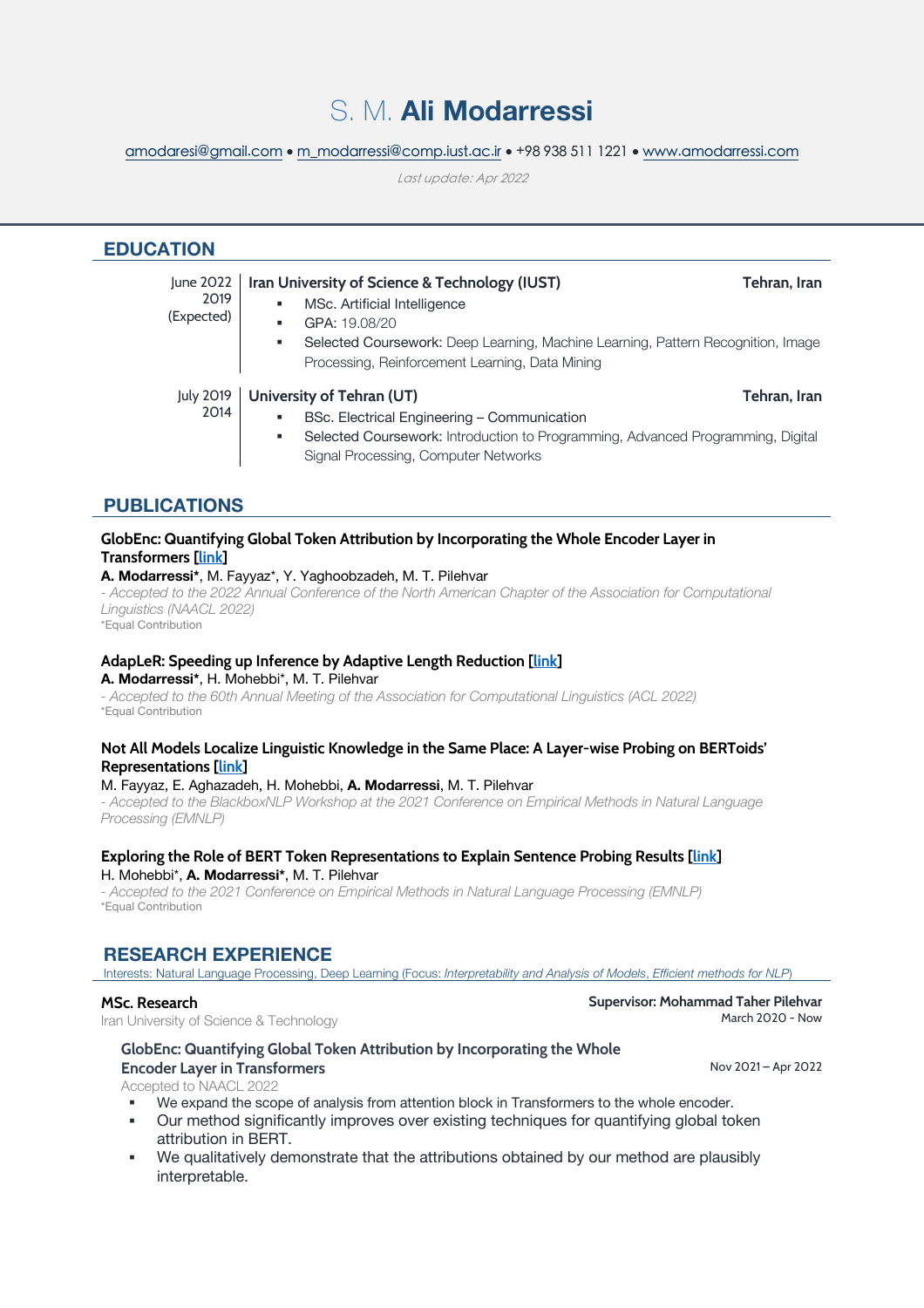- 
- We train BERT using a dynamic token representation drop method which leads to considerable speedups in various tasks.
- This is obtained via training explanation heads over each layer and quiding them using saliency values extracted from a fine-tuned model.
- We discover that the explanation heads mostly retain tokens which are considered to be influential using the MOVIES dataset in the ERASER benchmark.

### **Not All Models Localize Linguistic Knowledge in the Same Place: A Layer-wise Probing on BERToids' Representations**

Accepted to BlackboxNLP @ EMNLP2021

- We point out that the weight mixing evaluation strategy in edge probing does not lead to reliable conclusions in layer-wise cross model analysis studies.
- We utilize an information-theoretic probing approach to analyze three frequently used pre-trained models.
- We also extend our probing experiments to fine-tuned representations to examine how linguistic information changes during finetuning.

#### **Exploring the Role of BERT Token Representations to Explain Sentence Probing Results**

Accepted to EMNLP 2021

- We make several interesting observations that shed light on the meaningful latent subspaces within BERT's representations, including:
- o While most of the positional information is diminished through layers, sentence-ending tokens are partially responsible for carrying this knowledge to higher layers in the model.
- o Clear distinctions exist between number and verb-tense subspaces in higher layers.
- $\circ$  Abnormalities can be captured by specific token representations, e.g., in two consecutive swapped tokens or a coordinator between two swapped clauses.

## **NLP Reading Group [\[link](https://pilehvar.github.io/reading-group/)]**

Iran University of Science & Technology

- Weekly talks about recent papers in NLP
- § Presented several talks about analysis on BERT-based models and fine-tuning methods

## **TEACHING EXPERIENCE**

**TA for Natural Language Processing (Graduate Course)**

Tehran Institute for Advanced Studies (TeIAS)

#### **TA for Digital Image Processing (Graduate Course)**

Iran University of Science & Technology (IUST)

## **HONORS & AWARDS**

#### **Outstanding Student Award Iran University of Science & Technology, Iran**

#### **Best Undergraduate Project Award University of Tehran, Iran**

§ Project title: "A Communication Platform on Phone Line with Smartphone via Wi-Fi Network"

## **International Young Physicists Tournament – Gold Medal Bad Saulgau, Germany**

• Participated with Team of Iran

**Instructor: Mohammad Taher Pilehvar** Spring 2021

**Supervisor: Mohammad Taher Pilehvar**

**Instructor: Mohammad Reza Mohammadi** Fall 2020

April 2020 - Present

2020-2021

July 2012

September 2018

March - September 2021

August 2020 - March 2021